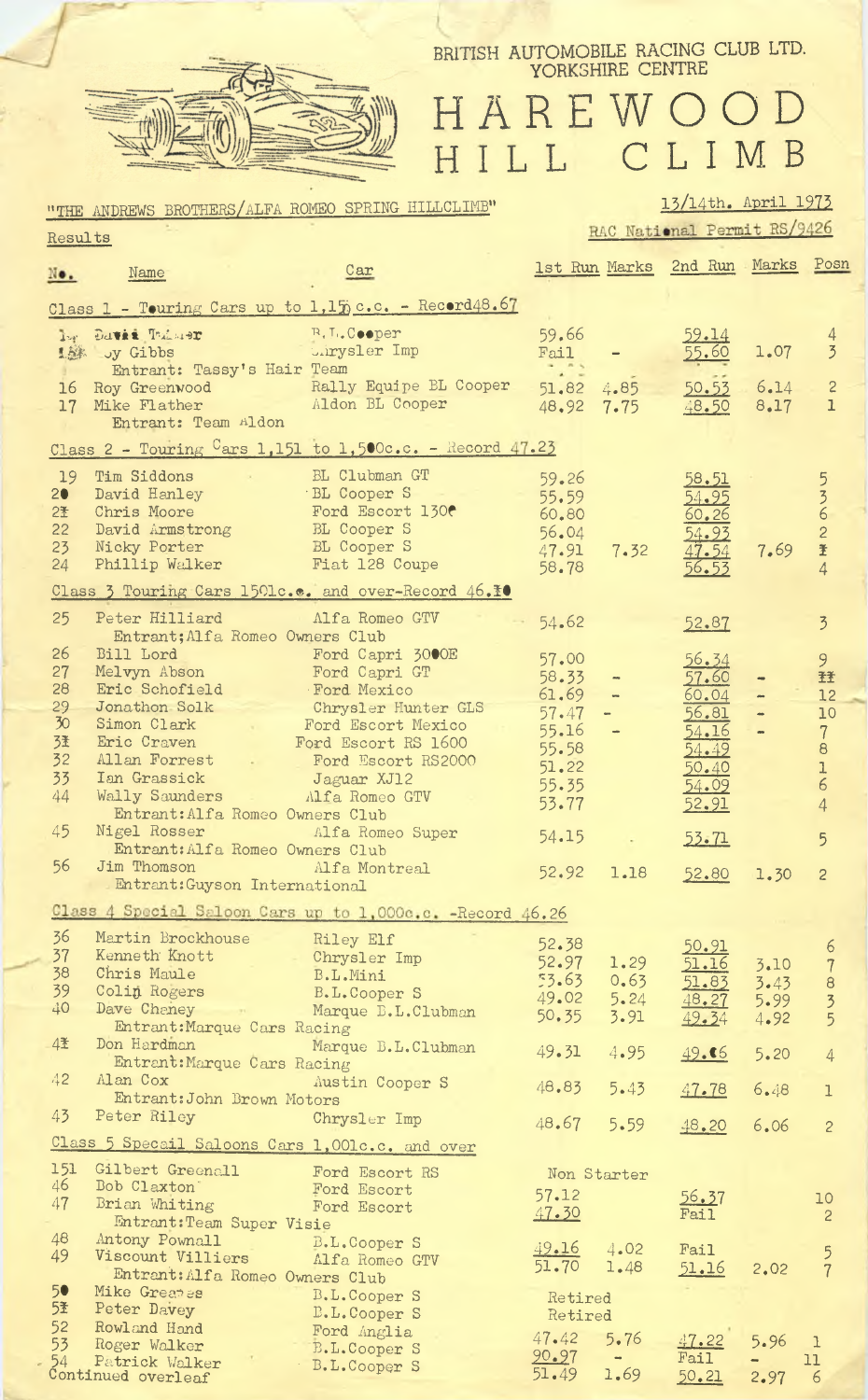|                 |                                         | $-2-$                                                                                                |             |                          |                            |        |                 |
|-----------------|-----------------------------------------|------------------------------------------------------------------------------------------------------|-------------|--------------------------|----------------------------|--------|-----------------|
| $\frac{1}{2}$   | Name                                    | $C \subset \mathbb{C}$                                                                               |             |                          | IstRun Marks 2nd Run Marks |        | Pos             |
|                 |                                         |                                                                                                      |             |                          |                            |        |                 |
|                 | Class 5 Continued                       |                                                                                                      |             |                          |                            |        |                 |
| 55 <sup>2</sup> | Bob Bartram                             |                                                                                                      |             |                          |                            |        |                 |
|                 |                                         | Bob's Butcher's & Deep                                                                               | 51.51       | 1.67                     | 51.17                      | 2.01   | 8               |
|                 |                                         | Freeze Special Escort                                                                                |             |                          |                            |        |                 |
|                 | 57 Leo Bertorelli                       | Alfa Romeo GT America                                                                                | 48.96       |                          | 49.07                      |        | $\overline{4}$  |
|                 | Entrant: Alfa Romeo Owners Club         | 7.1                                                                                                  |             |                          |                            |        |                 |
|                 | 58 Colin Rennie-Fowler Stubbs DAF 55    |                                                                                                      | 53.18       |                          |                            |        | 9               |
|                 | Entrant:Stubbs of Leeds                 |                                                                                                      |             |                          | 52.49                      |        |                 |
| 59              | John Colley                             |                                                                                                      |             |                          |                            |        |                 |
|                 |                                         | B.L. Cpoper S                                                                                        | 49.49       |                          | 48.70                      |        | $\overline{5}$  |
|                 | Class 6a 'T' Type M.G.Cars-Record 50.86 |                                                                                                      |             |                          |                            |        |                 |
| 60              | Tony Wood                               |                                                                                                      |             |                          |                            |        |                 |
|                 |                                         | M.G. T.C.                                                                                            | 62.40       |                          | 62.87                      |        |                 |
| 6季              | Erik Benson                             | M.G. T.C.                                                                                            | 59.94       |                          | 58.12                      |        |                 |
| 62              | Richard Green                           | M.G. T.C,                                                                                            | Non Starter |                          | $\bullet$                  |        |                 |
| 63              | Nick Taylor                             | M.G. T.C.                                                                                            | 54.23       |                          | 53.42                      |        |                 |
| 64              | Mastair, Naylor                         | M.G. T.C.                                                                                            |             |                          |                            |        |                 |
| 65              | Mrs Mary. Clewley                       |                                                                                                      | 53.55       |                          | 55.38                      |        | 4               |
| 66              |                                         | $M_{\bullet}G_{\bullet}$ $T_{\bullet}C_{\bullet}$                                                    | 53.33       |                          | 91.49                      |        | $\overline{c}$  |
|                 | Dave Clewley                            | M.G. T.C.                                                                                            | 52.26       |                          | 50.93                      |        | $\overline{1}$  |
|                 |                                         | Class 6 'Marque' Sports Cars up tp 1,300c.c.-Record 47.16                                            |             |                          |                            |        |                 |
|                 |                                         |                                                                                                      |             |                          |                            |        |                 |
| 67              | David Smith                             | <b>Austin Healey Sprite</b>                                                                          | 64.98       |                          | 6.1.50                     |        | 4               |
| 68              | Malcolm White                           | M.G. Midget                                                                                          | 60.54       |                          | 60.50                      |        | $\overline{3}$  |
| 69              | Mick Merrills                           | Austin Healey Sprite                                                                                 | $-49.52$    |                          | 49.17                      |        | ı               |
| 70              | Mike Gleave                             | Austin Healey Sprite                                                                                 |             |                          |                            |        |                 |
|                 |                                         | Class 7 'Marque' Sports Cars 1301 to 2,600 c.c.-Record 45.26                                         | 50.69       | 4.47                     | 50.72                      | 4.44   | $\overline{c}$  |
|                 |                                         |                                                                                                      |             |                          |                            |        |                 |
| 7 <b>±</b>      | Lol Ryan -                              | Morgan Family A                                                                                      | 53.96       |                          | $53 - 46$                  |        | $\overline{3}$  |
| 72              | George Rick 11s                         | M.G.B.                                                                                               | 61.49       |                          | 61.00                      |        | 6               |
| 73              | Tim Jackson                             | Lotus Elan                                                                                           | 57.91       |                          | 56.64                      |        | 5               |
| 74              | Ronald Clark                            | Lotus Elan Sprint                                                                                    |             |                          |                            |        |                 |
| 75              |                                         |                                                                                                      | 53.88       |                          | 53.59                      |        | $\overline{4}$  |
|                 | Richard Baldwin                         | Lotus Elan S4                                                                                        | 49.28       | 3.98                     | 48.13                      | 5.13   | ı               |
| 76              | Guy Brooker                             |                                                                                                      |             | 4.57                     | 48.18                      | 5.08   | $\mathbf{2}$    |
|                 |                                         | Class 8 'Marque' Sports Cars 2,601 c.c. and over-Record 4.94                                         |             |                          |                            |        |                 |
| 77              | Norman Lewis                            | M.G.Costello B                                                                                       | 52.69       |                          | 52.80                      |        |                 |
| 78              | Michael Wilkinson                       | Jaguar 'E' Type                                                                                      |             |                          |                            |        |                 |
| 79              | Jim Graham                              |                                                                                                      | 60.18       |                          | 59.47                      |        | $\overline{c}$  |
|                 |                                         | Jaguar 'E' Type                                                                                      | Non Starter |                          |                            |        |                 |
|                 |                                         | Class 9 Modified & Limited Production Sports Cars up to 1,300 c.c.-Record 45.06                      |             |                          |                            |        |                 |
|                 |                                         | 81 Dave Abram M.G.Midget 49.23 3.13 49.04 4.02                                                       |             |                          |                            |        | $^{+}$          |
| 82              | Hugh Colman                             | M.G.Midget                                                                                           | 49.92       | 3.14                     | 49.76                      | 3.30   | $5\overline{)}$ |
| 83              | Bill Lancashire                         | M.G.Midget                                                                                           |             | 3.16                     | 50.32                      | 2.74   | $6\overline{6}$ |
|                 | Mike Bonar                              |                                                                                                      | 19.90       |                          |                            |        |                 |
| 84              |                                         | Ginetta Glj Ford                                                                                     | 50.50       | 2.56                     | 51.00                      | 2.06   | 8               |
|                 | Entrant: Team Castrol                   |                                                                                                      |             |                          |                            |        |                 |
| 85              | Norman Galbraith                        | Ginetta G15                                                                                          | 48.84       | 4.22                     | 49.72                      | 3.34   | $\overline{3}$  |
|                 | Entrant: Team Castrol                   |                                                                                                      |             |                          |                            |        |                 |
| 86              | Bob Cartledge                           | M.G.Midget                                                                                           |             |                          |                            |        |                 |
|                 |                                         |                                                                                                      | 50.42       |                          | 50.19                      |        | $\overline{7}$  |
| 87              | Russ Ward -                             | Aldon Healey Sprite                                                                                  | 49.50       | 3.56                     | 47.43                      | 5.64   | $\mathbf{1}$    |
|                 | Entrant: John Brown Motors              |                                                                                                      |             |                          |                            |        |                 |
| 88              | Chris Seaman                            | M.G.Midget                                                                                           | 47.70       | 5.36                     | 47.48                      | 5.58   | $\overline{c}$  |
|                 | Entrant: Team Castrol                   |                                                                                                      |             |                          |                            |        |                 |
|                 |                                         | Class 10 Modified & Limited Production Sports Cars 1,301c.c. and over-Record 44,56                   |             |                          |                            |        |                 |
|                 |                                         |                                                                                                      |             |                          |                            |        |                 |
|                 | 89 Haydn Spedding                       | Jaguar 'E' Type                                                                                      | 49.90       |                          | 49.52                      |        | 5               |
| 90              | Tim Williams                            | Lotus Europa Twin Cam                                                                                | 50.98       | 1.58                     | 51.31                      | 1.25   | $\overline{7}$  |
| 91              | Paul Wilson<br>$\mathcal{A}$            | Lotus Elan                                                                                           | 47.57       |                          | 48.13                      |        | $\overline{c}$  |
|                 |                                         | Jaguar 'E' Type                                                                                      |             |                          |                            |        |                 |
| 92              | John Walker                             |                                                                                                      | 48.36       | 4.20                     | 48.40                      | 4.16   | $\frac{3}{6}$   |
| 93              | Bryan Newby                             | Jaguar 'E' Type                                                                                      | 50.20       |                          | 50.54                      |        |                 |
| 94              | Fred Cliffe                             | Jaguar 'E' Type                                                                                      | 48.39       | 4.17                     | 48.40                      | 4.16   | $\overline{4}$  |
| 95              | Phil Bennett                            | Jaguar 'E' Type                                                                                      |             | 7.57                     | 44.76                      | 7.80   | $\mathbf{1}$    |
|                 |                                         | 95 Phil Bennett .Jaguar E' Type 14,99<br>Class 11 Clubmans Sports Cars up to 1,600 c.c.-Record 13.55 |             |                          |                            |        |                 |
|                 |                                         | D.R.W. 7C Brown                                                                                      | Fail        | $\qquad \qquad -$        | Retired                    | $\sim$ | 10              |
| 96              | Bob Bingley                             |                                                                                                      |             |                          |                            |        | $\overline{9}$  |
| 97              | Bill Hull                               | Mallock U2 6 Ford                                                                                    | Fail        | $\overline{\phantom{a}}$ | 53.41                      |        |                 |
| 98              | Charles wardle                          | Lotus Seten S3                                                                                       | 55.35       | $\equiv$                 | 55.36                      |        | $\mathbf{8}$    |
| 99              | Gordon Pepper                           | Mallock U2 6Ford                                                                                     | Fail        |                          | 53.59                      |        | $\frac{7}{6}$   |
| 100             | John Pascoe                             | Mallock U2 8B Ford                                                                                   | 48.69       | 2.86                     | 47.93                      | 3.62   |                 |
|                 | Entrant: BARC S. Wales Centre           |                                                                                                      |             |                          |                            |        |                 |
|                 |                                         | Ward WD5 Ford                                                                                        | 48.15       | 3.40                     | 47.26                      | 4.29   |                 |
|                 | 102 Joe Ward                            |                                                                                                      |             |                          |                            |        | $\frac{5}{4}$   |
|                 | 103 Bob Priest                          | Mallock U2 11B Ford                                                                                  | 46.65       |                          | Fail                       |        |                 |
|                 | 104 Mervyn Bartram                      | Moss Tyres Special                                                                                   | 46.23       | 5.32                     | 45.56                      | 5.99   | $\mathbf 1$     |
|                 | 105 Jeremy Hunt<br><b>Contractor</b>    | Mallock U2 11 Holbay                                                                                 | 47.15       | 4.40                     | 46.04                      | 5.51   | $\frac{3}{2}$   |
|                 | 106 George Whittingham                  | D.M.W. 2 Ford                                                                                        | 46.50       | 5.05                     | 46.01                      | 5.54   |                 |
|                 |                                         | Class 12 G.T. & Sports/Racing Cars up to 1,300 c.c.-Record 42.55                                     |             |                          |                            |        |                 |
|                 |                                         |                                                                                                      |             |                          |                            |        | 4               |
|                 | 109 Dennis Pegg                         | Loyus 11 Climax                                                                                      | 52.72       | $\overline{\phantom{a}}$ | 52.55                      |        |                 |
|                 | 110 Robert Sunderland                   | Lotus Elite Climax                                                                                   | Non Starter |                          |                            |        |                 |
|                 | 111 John Barratt                        | Theta 002 B.L.                                                                                       |             | $45.36$ 5.19             | 87.70                      |        | I.              |
|                 | 112 Tony Southall                       | Mallock U2 11B Ford                                                                                  | 46.56       | 3.99                     | 47.20                      | 3.35   | $\frac{2}{3}$   |
|                 | 113 Gilbert Greenall                    | Mallock U2 11X B.L.                                                                                  | 50.20       |                          | 51.36                      |        |                 |
|                 |                                         |                                                                                                      |             |                          |                            |        |                 |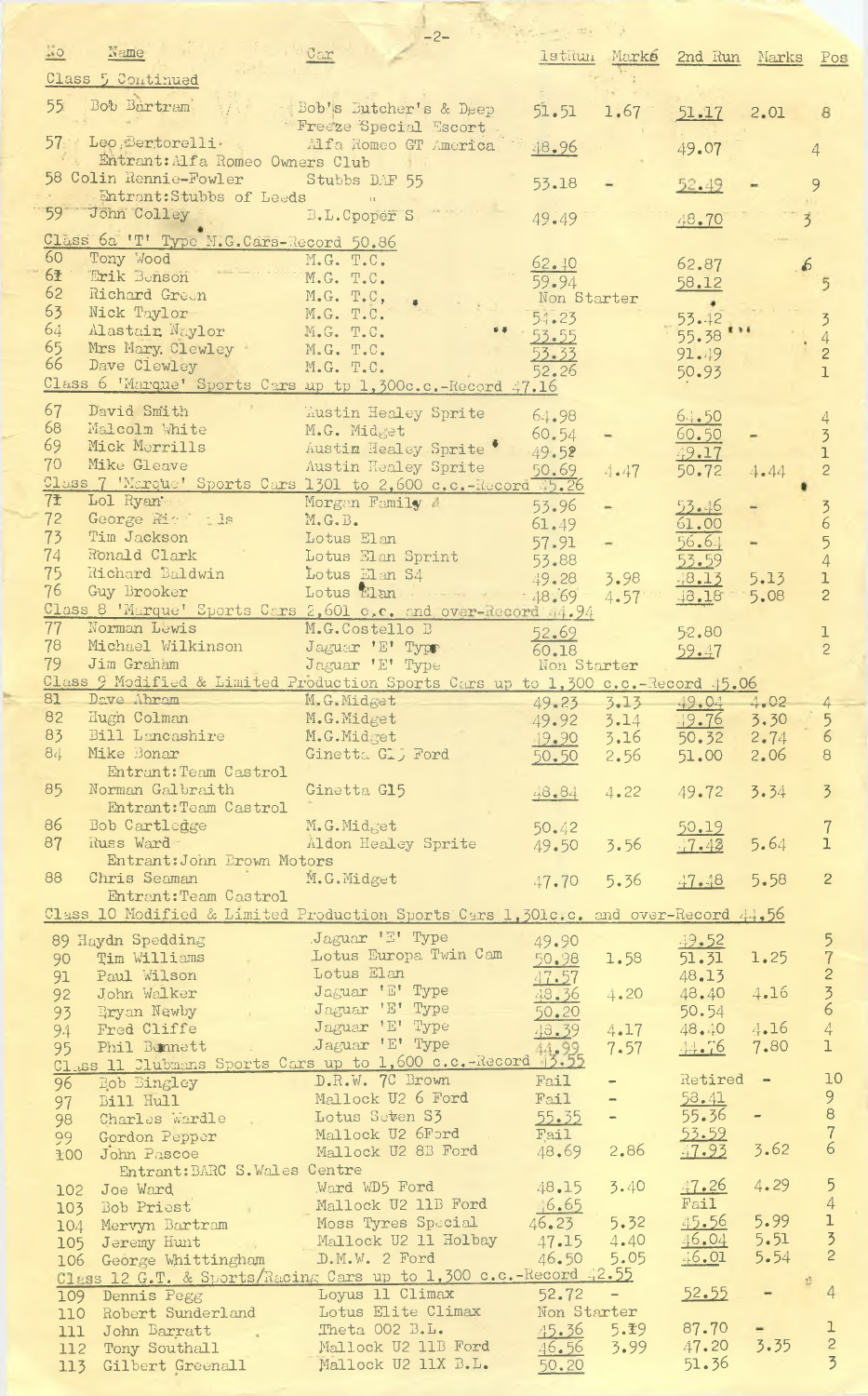|                         |                                                   | $-3-$                                                              |                 |                                                                                                                                                                                                                                                                                                                                                                                              |               |                                               |                |
|-------------------------|---------------------------------------------------|--------------------------------------------------------------------|-----------------|----------------------------------------------------------------------------------------------------------------------------------------------------------------------------------------------------------------------------------------------------------------------------------------------------------------------------------------------------------------------------------------------|---------------|-----------------------------------------------|----------------|
|                         | Name                                              | Car                                                                | Istkun Marks    |                                                                                                                                                                                                                                                                                                                                                                                              | 2nd Run Marks |                                               | Fosn           |
| 10                      |                                                   |                                                                    |                 |                                                                                                                                                                                                                                                                                                                                                                                              |               |                                               |                |
|                         |                                                   | Class 14 F.T. & Sports/Racing Cars 1,6010.c. and over-Record 41.05 |                 |                                                                                                                                                                                                                                                                                                                                                                                              |               |                                               |                |
|                         |                                                   |                                                                    |                 |                                                                                                                                                                                                                                                                                                                                                                                              |               |                                               | $\overline{8}$ |
| 115                     | John McCartney                                    | Parnell B.R.M.                                                     | 钙: 38           |                                                                                                                                                                                                                                                                                                                                                                                              | 47.52         |                                               |                |
| 116                     | George Tatham                                     | McLaren Mi2 Chevrolet                                              | 45.93           |                                                                                                                                                                                                                                                                                                                                                                                              | 45.68         |                                               |                |
|                         |                                                   | Chevron B19 F.V.C.                                                 | 4.1.44          | 4.61                                                                                                                                                                                                                                                                                                                                                                                         | 44.59         | 4.46                                          | $\frac{4}{2}$  |
| 117                     | Chippy Stross                                     |                                                                    |                 |                                                                                                                                                                                                                                                                                                                                                                                              |               | 3.57                                          | $\overline{3}$ |
| 118                     | Ian Curtis .                                      | Mallock U2 11B B.M.W.                                              | 47.69           | 1.36                                                                                                                                                                                                                                                                                                                                                                                         | $-5.48$       |                                               |                |
| 119                     | Philip Scragg                                     | Chevron E19 B.M.W.                                                 | 3.33            | 5.72                                                                                                                                                                                                                                                                                                                                                                                         | 43.59         | 5.46                                          | $\mathbf{I}$   |
|                         |                                                   |                                                                    |                 |                                                                                                                                                                                                                                                                                                                                                                                              |               |                                               |                |
|                         |                                                   | Class 15a Racing Cars up to 500 C.C.-Record 48.85 Merged with      |                 |                                                                                                                                                                                                                                                                                                                                                                                              |               |                                               |                |
|                         |                                                   |                                                                    |                 |                                                                                                                                                                                                                                                                                                                                                                                              |               |                                               |                |
|                         | Class 15 Racing Cars up to 1.100c.c. Record 41.76 |                                                                    |                 |                                                                                                                                                                                                                                                                                                                                                                                              |               |                                               |                |
| 121                     | Peter Voigt                                       | Veigt Renwick Special                                              | $55.48$ 1.37    |                                                                                                                                                                                                                                                                                                                                                                                              | 50.96         | 5.89                                          | 10             |
|                         |                                                   | Brabham BT21 Holbay                                                | Non Starter     |                                                                                                                                                                                                                                                                                                                                                                                              |               |                                               |                |
| 124                     | John Farley                                       |                                                                    |                 |                                                                                                                                                                                                                                                                                                                                                                                              |               |                                               |                |
| 126                     | Mrs. Judith Davies                                | Cooper T75 Cosworth                                                | 55.03           |                                                                                                                                                                                                                                                                                                                                                                                              | 55.11         |                                               | 11             |
| 127                     | Eryl Davies                                       | Cooper T75 Cosworth                                                | 52.10           |                                                                                                                                                                                                                                                                                                                                                                                              | 50.57         |                                               | 9              |
| 128                     | Reginald Broome                                   | Cooper T72 BL                                                      | Non Starter     |                                                                                                                                                                                                                                                                                                                                                                                              |               |                                               |                |
| 129                     | Tim Collins                                       | Vesey Ford                                                         | 50.19           |                                                                                                                                                                                                                                                                                                                                                                                              | 49.93         |                                               | 8              |
| 130                     | Geoff Deakin                                      | Alexis $18/23$ Ford                                                | Non Starter     |                                                                                                                                                                                                                                                                                                                                                                                              |               |                                               |                |
|                         |                                                   |                                                                    |                 |                                                                                                                                                                                                                                                                                                                                                                                              |               |                                               |                |
| 131                     | Norman Hillwood                                   | Lola Mk.2 Ford                                                     | $58.55 -$       |                                                                                                                                                                                                                                                                                                                                                                                              | 57.92         |                                               | 12             |
| 132                     | Graham Ashley Smith                               | Rawlings Chasers B.L.                                              | 45.90 3.86      |                                                                                                                                                                                                                                                                                                                                                                                              | 45.17         | 4.59                                          | $\overline{2}$ |
|                         | Entrant: R. White & Son Ltd                       |                                                                    |                 |                                                                                                                                                                                                                                                                                                                                                                                              |               |                                               |                |
| 133                     | John Crowson                                      | Rawlings Chasers B.L.                                              | $-15.11$        | 4.65                                                                                                                                                                                                                                                                                                                                                                                         | Fail          |                                               | ı              |
|                         | Entrant: R. White & Son Ltd                       |                                                                    |                 |                                                                                                                                                                                                                                                                                                                                                                                              |               |                                               |                |
|                         |                                                   |                                                                    |                 |                                                                                                                                                                                                                                                                                                                                                                                              |               |                                               |                |
| 134                     | Brian Alderton                                    | Rawlings Chasers B.L.                                              | 47.25           | 2.51                                                                                                                                                                                                                                                                                                                                                                                         | 47.06         | 2.70                                          | 5              |
|                         | Entrant: R. White & Son Ltd                       |                                                                    |                 |                                                                                                                                                                                                                                                                                                                                                                                              |               |                                               |                |
| 135                     | Richard Courtney Vixen VB1 Chrysler               |                                                                    | 46.00           | 3.76                                                                                                                                                                                                                                                                                                                                                                                         | 46.00         | 3.76                                          | 4              |
| 136                     | Paul Squires                                      | Brabham BT 28 Cosworth                                             | 49.26           | 0.50                                                                                                                                                                                                                                                                                                                                                                                         | 47.75         | 2.01                                          | 6              |
| 137                     | Andrew Squires                                    | Brabham BT 28 Cosworth                                             |                 |                                                                                                                                                                                                                                                                                                                                                                                              |               |                                               |                |
|                         |                                                   |                                                                    | Fail            | $\frac{1}{2} \frac{1}{2} \frac{1}{2} \frac{1}{2} \frac{1}{2} \frac{1}{2} \frac{1}{2} \frac{1}{2} \frac{1}{2} \frac{1}{2} \frac{1}{2} \frac{1}{2} \frac{1}{2} \frac{1}{2} \frac{1}{2} \frac{1}{2} \frac{1}{2} \frac{1}{2} \frac{1}{2} \frac{1}{2} \frac{1}{2} \frac{1}{2} \frac{1}{2} \frac{1}{2} \frac{1}{2} \frac{1}{2} \frac{1}{2} \frac{1}{2} \frac{1}{2} \frac{1}{2} \frac{1}{2} \frac{$ | .18.01        | 1.75                                          | $\overline{7}$ |
| 138                     | Don Robinson                                      | Lotus 69 Novamotor                                                 | 45.51 4.25      |                                                                                                                                                                                                                                                                                                                                                                                              | $-15.22$      | 4.54                                          | $\overline{3}$ |
|                         | Entrant: Team Castrol                             |                                                                    |                 |                                                                                                                                                                                                                                                                                                                                                                                              |               |                                               |                |
|                         |                                                   | Class 16 Racing Cars 1,101 to 1,600c.c. -Record-40.90              |                 |                                                                                                                                                                                                                                                                                                                                                                                              |               |                                               |                |
|                         |                                                   |                                                                    |                 |                                                                                                                                                                                                                                                                                                                                                                                              |               |                                               |                |
| 140                     | 11an Goddard                                      | Alexis 15 Lotus                                                    | 51.59           | $\mathcal{L}$                                                                                                                                                                                                                                                                                                                                                                                | 50.40         |                                               | 5              |
| 141                     | Robin Inch                                        | Lotus 61 Ford                                                      | 53.84           |                                                                                                                                                                                                                                                                                                                                                                                              | 52.76         |                                               | $8$ .          |
| 142                     | Allan Sharpe                                      | Lotus 61 Ford                                                      | 50.48           |                                                                                                                                                                                                                                                                                                                                                                                              | 50.95         |                                               | 6              |
| 143                     | Jim Campbell                                      | Lotus 51a Twin Cam                                                 | 46.51           | 2.39                                                                                                                                                                                                                                                                                                                                                                                         | 46.09         | 2.81                                          | $\overline{c}$ |
| 144                     | Peter Fisk                                        | P.M.F. 2 Twin Cam                                                  |                 |                                                                                                                                                                                                                                                                                                                                                                                              |               |                                               |                |
|                         |                                                   |                                                                    | 46.17 2.73      |                                                                                                                                                                                                                                                                                                                                                                                              | 46.70         | 2.20                                          | $\overline{3}$ |
| 145                     | Mike Allan                                        | Drabham BT35 Ford                                                  | Non Starter     |                                                                                                                                                                                                                                                                                                                                                                                              |               |                                               |                |
| 146                     | David Detts                                       | Royale KP11 FB Ford                                                |                 | $43.40$ 5.50                                                                                                                                                                                                                                                                                                                                                                                 | $4.34$ 4.56   |                                               | ı              |
| 101                     | Martin Curtis                                     | Mallock U2 8 Ford                                                  | $49.36 -$       |                                                                                                                                                                                                                                                                                                                                                                                              | 48.46         | 0.44                                          | 4              |
| 125                     | Bernard Wray                                      | Alexis 15 Lotus                                                    | 51.49           |                                                                                                                                                                                                                                                                                                                                                                                              | 51.29         |                                               | $\overline{7}$ |
|                         |                                                   |                                                                    |                 |                                                                                                                                                                                                                                                                                                                                                                                              |               |                                               |                |
|                         |                                                   | Class 17 Racing Cars 1, 601c.c. and over-Record 38.47              |                 |                                                                                                                                                                                                                                                                                                                                                                                              |               |                                               |                |
|                         |                                                   |                                                                    | $\mathbf{t}$    |                                                                                                                                                                                                                                                                                                                                                                                              |               |                                               |                |
| 147                     | John Lambert                                      | Leda 22 Chevrolet                                                  | Non Starter     |                                                                                                                                                                                                                                                                                                                                                                                              |               |                                               |                |
| 148                     | Alister Douglas-Osborne Temple Row Special        |                                                                    | $42.92$ 3.55    |                                                                                                                                                                                                                                                                                                                                                                                              | 43.94         | 2.53                                          | 5              |
|                         | 149 John Buck                                     | Terrapin V8 Rover                                                  | 47.93           | <b>All Control</b>                                                                                                                                                                                                                                                                                                                                                                           | Fail          | $\frac{1}{2}$ , $\frac{1}{2}$ , $\frac{1}{2}$ | $\epsilon$     |
|                         | 150 Malcolm Dungworth                             | Brabham BT35X Repco                                                |                 |                                                                                                                                                                                                                                                                                                                                                                                              |               |                                               |                |
|                         |                                                   |                                                                    | 41.804.67       |                                                                                                                                                                                                                                                                                                                                                                                              | 41.84         | 4.63                                          | $\overline{3}$ |
|                         | 9 Tony Bancroft                                   | McLaren MIOB Chevrolet                                             | 42.64 3.83      |                                                                                                                                                                                                                                                                                                                                                                                              | $-1.87$       | 4.60                                          | $\overline{4}$ |
|                         | Entrant: Compton Edwards, Mirfield                |                                                                    |                 |                                                                                                                                                                                                                                                                                                                                                                                              |               |                                               |                |
| 5 <sup>5</sup>          | Chris Cramer Christen and Christ                  | March 74B Hart                                                     | $41.25 \t 5.22$ |                                                                                                                                                                                                                                                                                                                                                                                              | 40.95         | $5.52 \t1$                                    |                |
| 4 <sup>°</sup>          | Roy Lane                                          | McRae GM1 Chevrolet                                                | $-41.35$ 5.12   |                                                                                                                                                                                                                                                                                                                                                                                              | 41.68         | 4.79                                          | $\cdot$ 2      |
|                         |                                                   |                                                                    |                 |                                                                                                                                                                                                                                                                                                                                                                                              |               |                                               |                |
|                         | Castrol/BARC Championship Top Ten Run Off         |                                                                    |                 |                                                                                                                                                                                                                                                                                                                                                                                              |               |                                               |                |
|                         |                                                   |                                                                    |                 |                                                                                                                                                                                                                                                                                                                                                                                              |               |                                               |                |
| $\underline{\text{No}}$ | Name                                              | Best Class Marks                                                   | 1st Run         | Marks                                                                                                                                                                                                                                                                                                                                                                                        |               | 2ndRun                                        | Marks          |
|                         |                                                   |                                                                    |                 |                                                                                                                                                                                                                                                                                                                                                                                              |               |                                               |                |
| 87                      | Russ Ward                                         | 5.64                                                               | 48.46           | 5.60                                                                                                                                                                                                                                                                                                                                                                                         |               | 47.76                                         | 5.30           |
| 121                     | Peter Voigt                                       | 5.89                                                               | 53.50           | 3.35                                                                                                                                                                                                                                                                                                                                                                                         |               | $\sim$                                        | $\sim$         |
| 52                      | Rowland Hand                                      | 5.96                                                               | $-47.90$        | 5.28                                                                                                                                                                                                                                                                                                                                                                                         |               | 49.47                                         | 3.71           |
| 104                     | Mervyn Bartram                                    | 5.99                                                               | 45.50           | 6.05                                                                                                                                                                                                                                                                                                                                                                                         |               | 45.54                                         | 6.01           |
| 39                      | Colin Rosers                                      | 5.99                                                               |                 |                                                                                                                                                                                                                                                                                                                                                                                              |               |                                               |                |
|                         |                                                   |                                                                    | 47.78           | 6.48                                                                                                                                                                                                                                                                                                                                                                                         |               | 47.54                                         | 6.72           |
| 43                      | Peter Riley                                       | 6.06                                                               | 48.36           | 5.90                                                                                                                                                                                                                                                                                                                                                                                         |               | 47.81                                         | 6.45           |
| 42                      | Alan Cox                                          | 5.48                                                               | 47.87           |                                                                                                                                                                                                                                                                                                                                                                                              | 6.39          | 47.74                                         | 6.52           |
| 23                      | Nicky Porter                                      | 7.69<br>٠                                                          | 47.26           |                                                                                                                                                                                                                                                                                                                                                                                              | 7.97          | 47.17                                         | 8.06           |
| 95                      | Phil Bennett                                      | 7.80                                                               | 44.64           |                                                                                                                                                                                                                                                                                                                                                                                              | 7.92          | 44.21                                         | 8.35           |
| 17                      | Mike Flather                                      | 8.17                                                               | 48.48           |                                                                                                                                                                                                                                                                                                                                                                                              |               |                                               |                |
|                         |                                                   |                                                                    |                 | 8.19                                                                                                                                                                                                                                                                                                                                                                                         |               | 48.09                                         | 8.58           |
|                         |                                                   |                                                                    |                 |                                                                                                                                                                                                                                                                                                                                                                                              |               |                                               |                |